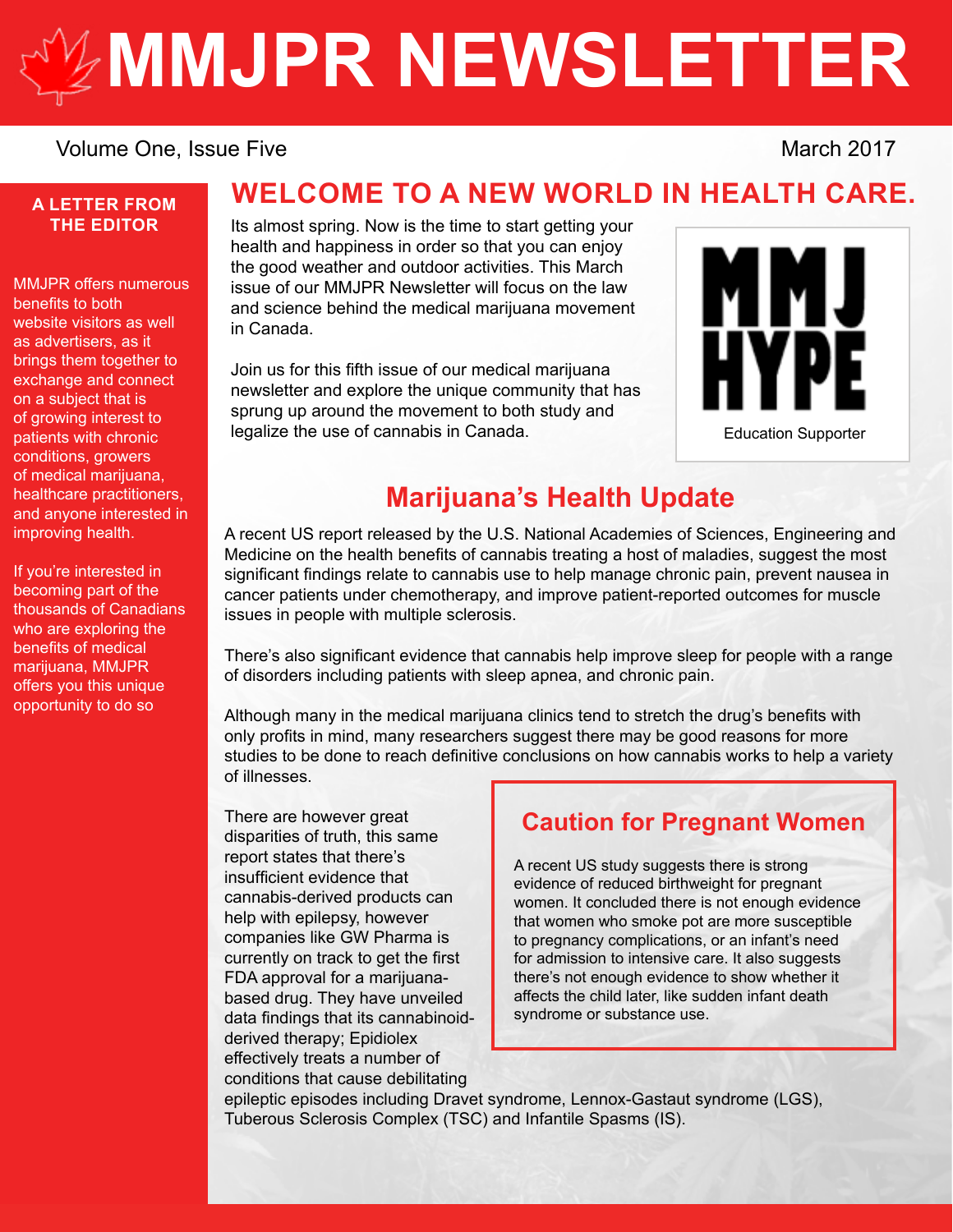## **In search of the science behind medical marijuana**

DNA geneticist; Nolan Kane studies cannabis from a unique perspective— in the past he has studied chocolate and for many years, the sunflower, eventually mapping its genome, a sequence of more than three and a half billion nucleotides, and now he's moved on to marijuana. Though its sequence is much shorter, roughly 800 million nucleotides, he considers it a far more intriguing plant.

A sketchy outline of the cannabis genome already exists, but it's highly fragmented, scattered into about 60,000 pieces. Kane's ambitious goal, which will take many years to achieve, is to assemble those fragments in the right order. "The analogy I use is, we have 60,000 pages of what promises to be an excellent book, but they're strewn all over the floor," he says. "We have no idea yet how those pages fit together to make a good story."

It's such an interesting plant, such a valuable plant,"

says Nolan Kane, who specializes in evolutionary biology. "It's been around for millions of years, and it's one of man's oldest crops. And yet there are so many basic problems that need to be answered. Where did it come from? How and why did it evolve? Why does it make all these suites of compounds? We don't even know how many species there are." Standing in his laboratory greenhouse on the



campus of the University of Colorado Boulder looking at ten hemp plants that Kane recently procured for research purposes. These plants, like nearly all hemp varieties, carry extremely low levels of THC.

They may not look threatening, but their very presence here, in the confines of a major university lab, represents years of wrangling to win federal and university approval. Right now, Kane's allowed to grow only hemp strains. The rest of his research material is cannabis DNA, which is supplied by Colorado growers who extract it using methods he's taught them.

Kane fingers one of his innocuous-looking plants, expressing mild bemusement at the U.S. ban on commercial hemp cultivation. "Hemp produces fibers of unparalleled quality," he notes. "It's a tremendously high biomass crop that replenishes the soil and doesn't require much in terms of inputs. We import tons and tons of hemp each year from China and even Canada, yet as a matter of federal policy, we can't legally grow it. There are places where farmers in the U.S. can literally look across the Canadian border and see fields that are yielding huge profits."

Many people are more than a little eager to learn how Kane's story will play out. "There's a certain pressure," he says, "because this work will have huge implications, and anything we do in this lab will be under a lot of scrutiny. You can feel it. People are just wanting this to happen."

Once the genome map is complete, enterprising geneticists will be able to use it in myriad ways, such as breeding strains that contain much higher levels of one of the plant's rare compounds with medically important properties. "It's like discovering some hidden motif deep in a piece of music," Kane says. "Through remixing, you can

accentuate it and turn it up so that it becomes a prominent feature of the song."

 "So much of science is incremental," says Kane, "but with this cannabis work, the science will not be incremental. It will be transformative. Transformative not just in our understanding of the plant but also of ourselves—our brains, our neurology, our psychology. Transformative in terms of the biochemistry of its compounds. Transformative in terms of its impact across several different industries, including medicine, agriculture, and biofuels. It may even transform part of our diet—hemp seed is known to be a ready source of a very healthy, protein-rich oil."

"Cannabis," Kane says, "is an embarrassment of riches."

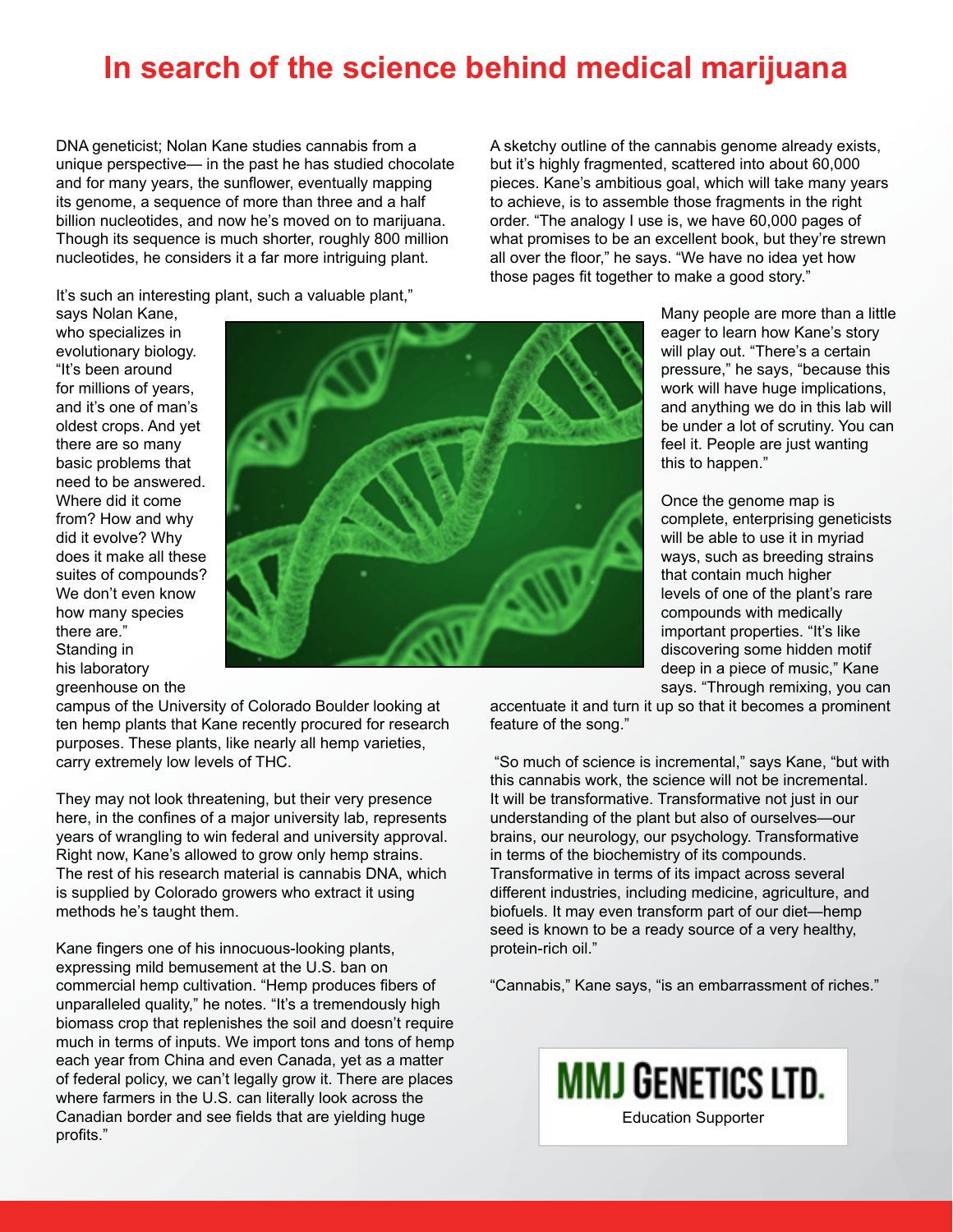## **Human rights complaint filed for not covering medical marijuana**

A Saskatchewan human rights complaint has been filed over the lack of coverage for medical cannabis by Social Services.

A very violent attack several years ago left Terance Grady with diagnosed post-traumatic stress disorder (PTSD), anxiety and depression. Flashbacks of the attack made it very difficult to sleep and he now finds the only relief comes from smoking marijuana.



He reported 'It helps with my anxiety and it helps with my nightmares so I'm not waking up screaming in my sleep," Grady said from his Saskatoon home.

Grady is unable to work because of his mental health, which means he doesn't have insurance. His provincial social services supplementary health program doesn't cover medicinal cannabis and that's why he's filed a discrimination complaint with the Saskatchewan Human Rights Commission.

According to University of Saskatchewan law professor Ken Norman, Grady's complaint is valid.

"Yes, it sure is…The simple point is that a prescription is a prescription is a prescription," Norman explained from his campus office.

The law professor referred to a recent case that was just settled in Nova Scotia where courts found it discriminatory for an insurer to not cover medicinal marijuana on the basis Health Canada hasn't assigned a Drug Identification Number (DIN).

"Soon enough everyone involved, employers, insurers and social services will come to realize a prescription for medicine is a prescription for medicine. The kind of medicine isn't a matter they can draw the line on," he added.

A statement from the Saskatchewan Ministry of Health said they are not responsible for making the decision because Health Canada creates the national framework.

Unlike the drug products listed in the Saskatchewan formulary, marijuana for medical use is not an approved therapeutic product, and therefore not covered, it has not yet been assessed by Health Canada for safety, efficacy and quality as required under the Food and Drugs Act and regulations.

The Saskatchewan Human Rights Commission said it can't confirm if Grady filed a complaint or if it will proceed with action. The state of the [Education Supporter](https://auroramj.com/)

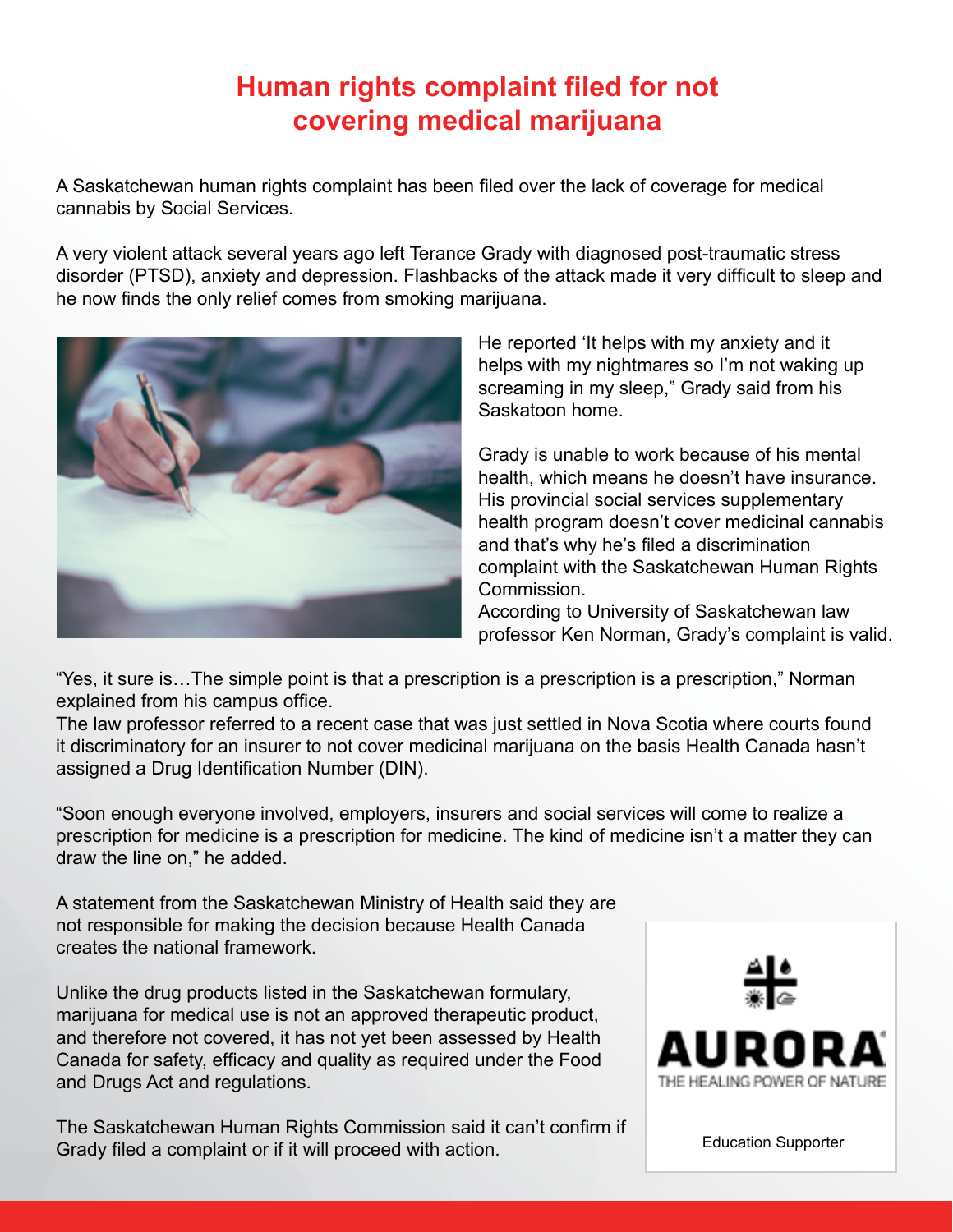# **Rectal Marijuana More Effective Than Smoking Joints**

Recent news reported in The Canadian Press suggests not all medicinal marijuana is created equal.

As medical marijuana becomes increasingly mainstream and Canada moves toward legalizing the substance, health experts are emphasizing the need for doctors and patients to consider the often serious side effects linked to the various ways of consuming the drug.

An addictions specialist;Paul Farnan says "We know there's something in opium that helps pain, and we're able to pharmaceutically develop morphine and other analgesics, but we wouldn't say to people, 'You have pain? Why don't you smoke opium?' …We think there's some stuff that cannabinoids will be helpful for. Why don't you just smoke cannabis? First of all, cannabis is actually a really dangerous thing for your lungs.''

Mikhail Kogan, medical director of the Center for Integrative Medicine at George Washington University in

Washington, D.C., said he sees no reason for people to smoke marijuana medically anymore.

It's difficult to absorb enough of the drug through the lungs, and gastric acids interfere when someone eats it, he said, adding that it's more effective to take the drug by other means, such as under the tongue.

"Rectally is actually a lot more preferred because of the volume of absorption… but not everybody is open to this way of administration,… the majority of people still smoke because it's the most available method.'''' Kogan said.

 Health Canada's website reads "Many of the chemicals found in tobacco smoke are also found in cannabis smoke."

The Canadian Medical Association has no formal position on the consumption of medicinal pot, but it officially opposes the inhalation of any burned plant material.

Association spokesman Jeff Blackmer added that many physicians are reluctant to prescribe medical marijuana because of the absence of peer-reviewed research into whether the drug is medically effective, its possible side effects, appropriate dosage and more.

A "strong majority'' of doctors would prefer not to be involved as so-called gatekeepers to medical marijuana and Blackmer continued to add that the Canadian Lung Association, urged patients and doctors to take lung health into consideration when discussing medicinal marijuana.

Colette Rivet, head of the association that represents licensed cannabis producers in Canada, said that while the industry is against smoking medical marijuana, ultimately it can't restrict what patients do.

"We know that there's an issue with smoking. However, we can't control it at the patient level,'' Rivet said.

"We're trying to develop new product forms so they would be more inclined to go away from that.''

Each licensed producer has its own unique document that physicians fill out when prescribing medical marijuana, which includes a minimum amount of information required by Health Canada, Rivet said.

Beyond that, some companies ask whether a patient would prefer dried marijuana or oil, while others don't, she added.



A Health Canada spokesman confirmed that patients oversee requesting the form of medical marijuana they prefer, whether dry leaf or oil, and they are not restricted in how they wish to consume it.

The sale of edibles is banned, but a June 2015 decision from the Supreme Court of Canada ruled medicinal marijuana patients have the right to prepare their medication however they want, including cooking it.



[Become an Education Supporter](http://mmjpr.ca/advertise/)